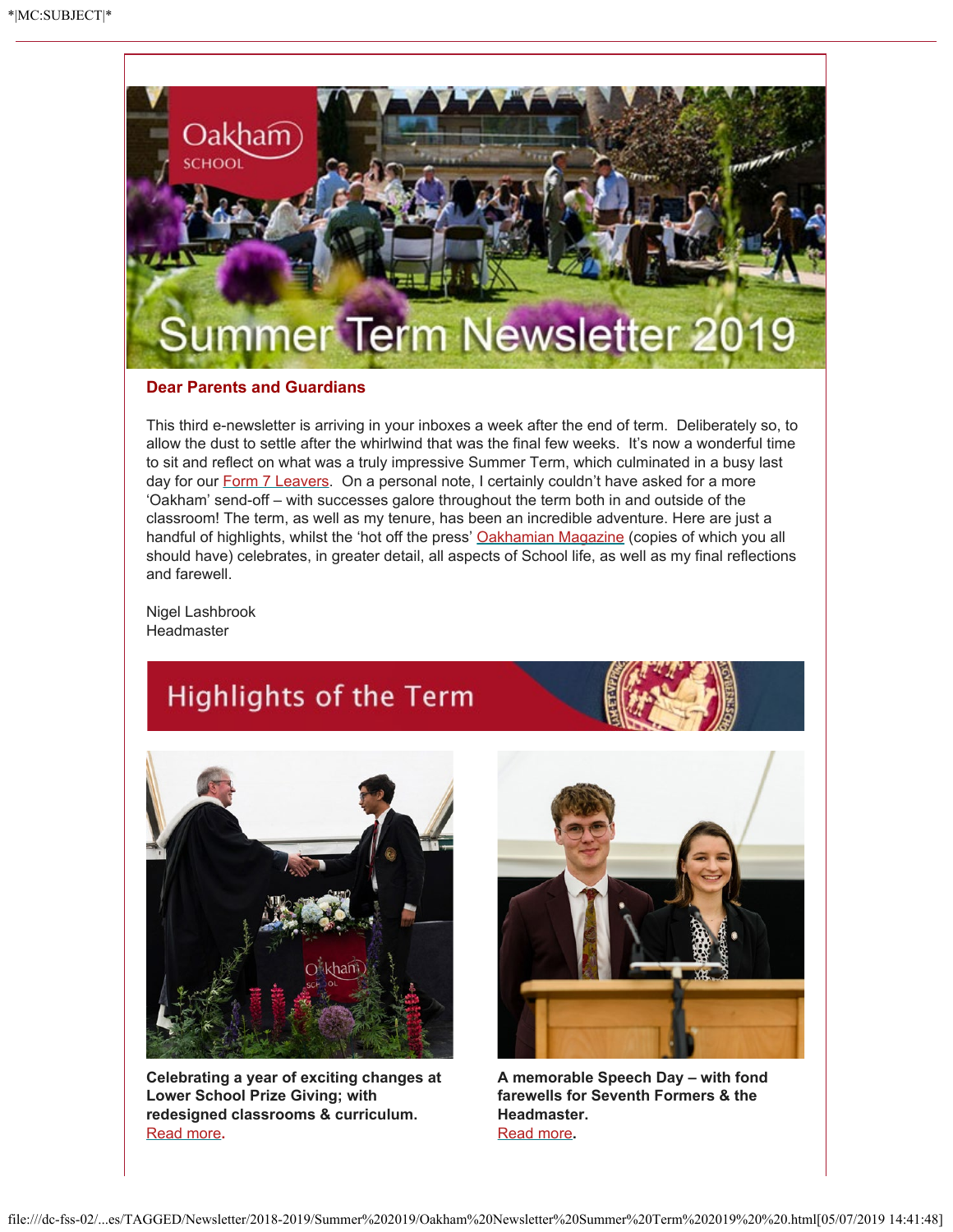## **Academic News**



Oakham's 'BioSoc' hosted a unique event that was both packed out and incredibly popular, with Nobel Prize winner Sir Venki Ramakrishnan. [Read More](https://www.oakham.rutland.sch.uk/A-memorable-evening-with-Nobel-Prize-winner).



Students beat over 100 schools from the East Midlands to win the Engineering in Education Scheme 'Innovation Award'. [Read](https://www.oakham.rutland.sch.uk/Oakhamians-win-Engineering-Innovation-Award) [More.](https://www.oakham.rutland.sch.uk/Oakhamians-win-Engineering-Innovation-Award)



'Oakham is a shining symbol of MUN excellence' according to the Secretary-General at the conference students attended.

**[Read More](https://www.oakham.rutland.sch.uk/Oakham-is-a-shining-symbol-of-MUN-excellence)**



For the fourth year running, students won places at the TeenTech Awards Finals: an impressive three teams in total!

**[Read More](https://www.oakham.rutland.sch.uk/TeenTech-Finalists-for-the-4th-year-running)**



26 Biologists won Awards in the UK Biologist Challenge Competition, with another 3 winning Awards in the 2019 Biology Olympiad.

**[Read More](https://www.oakham.rutland.sch.uk/Oakham-Biologists-triumph-in-Biology-Challenge)**

### **Oakham Arts News**

#### **Drama**

Lewis Carroll's *Alice in Wonderland* and *Through the Looking Glass* came to life in the Lower School's spectacular production of *The Adventures of Alice*! With a riot of colourful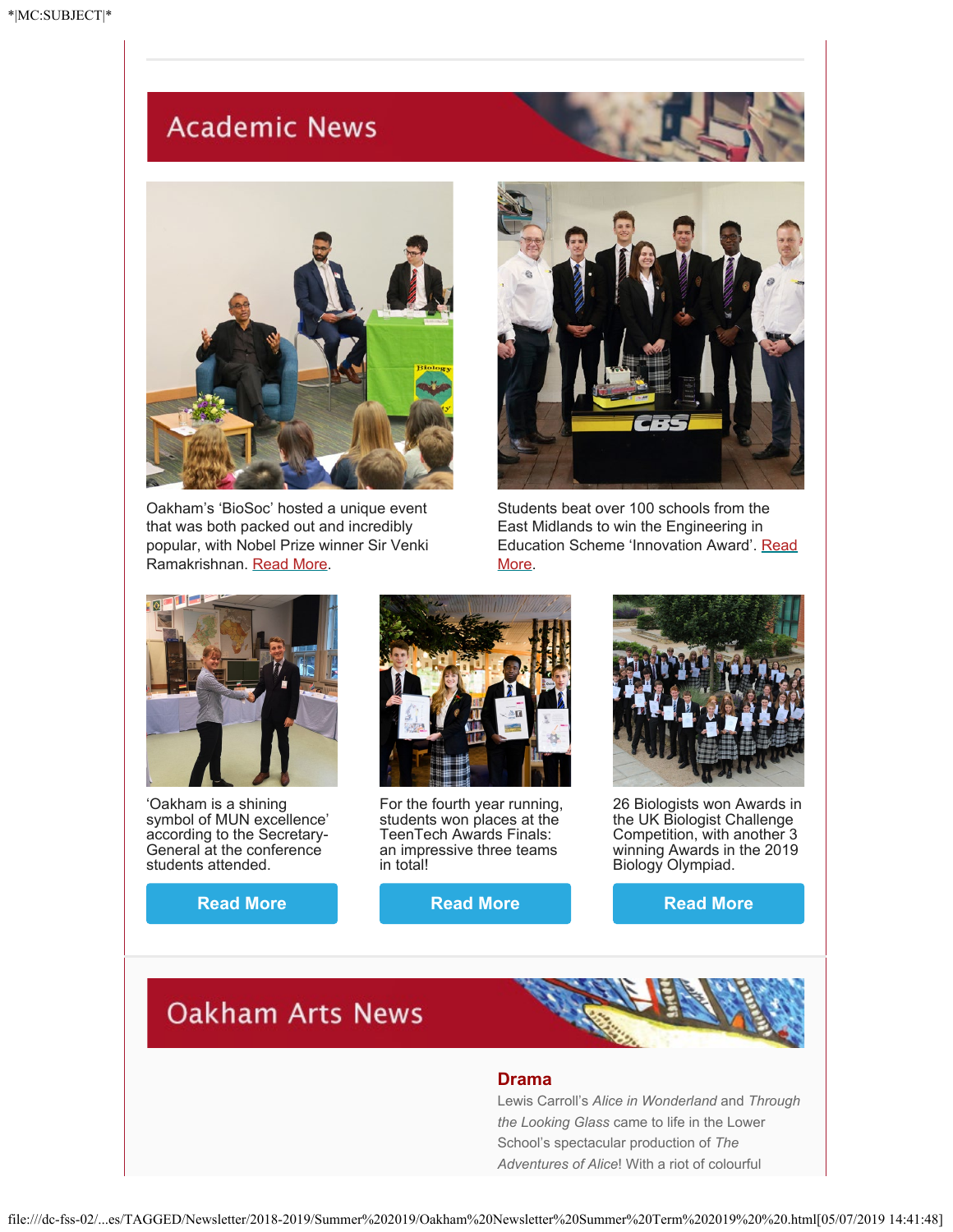

#### **Music**

Oakham's musicians excelled in a packed final 8 days of term, performing an **[Orchestral Concert](https://oakhamschool.fluencycms.co.uk/Orchestral-Concert?returnUrl=/Latest-News)**, a [Chamber Choir recital](https://oakhamschool.fluencycms.co.uk/Chamber-Choir-concludes-our-Music-at-Lunchtime-series?returnUrl=/Latest-News), the [Big Band Concert](https://oakhamschool.fluencycms.co.uk/Big-Band-Delivers-an-Exhilarating-Concert-Once-Again) and a moving **Leavers' Service**. A new choral commission by Will Todd (listen [here](https://soundcloud.com/oakham-school-music/sets/will-todd-for-the-beauty-of)) to mark the Headmaster's retirement was heard at the service, having been premiered on **Speech Day**. Our Lower School musicians were [Live in](https://www.oakham.rutland.sch.uk/Lower-School-Live-in-Concert-1) [Concert](https://www.oakham.rutland.sch.uk/Lower-School-Live-in-Concert-1) earlier in term, and Form 1 pupils [Eloise](https://www.oakham.rutland.sch.uk/Eloise-wins-Rotary-Young-Musician-Intermediate-Solo-Vocal-Group) and **Evie** enjoyed local competition success.

costumes, outstanding actors and a variety of technologies bringing Carroll's fantasy world to life, it was another QET success - about which you can read more [here](https://www.oakham.rutland.sch.uk/Join-The-Adventures-of-Alice-at-Oakham?returnUrl=/default)! Other successes include Kitty and Caleb being invited to join the National Youth Theatre, Clo being offered a Foundation course at Oxford School of Drama and OO Konstantin being offered the three year Classical Acting BA at the Lir.





#### **Dance**

It's been a busy term of dance showcases with pupils from Lower 1 to Form 4 performing on stage in the QET. The Lower School Drama and Dance Showcase in May saw pupils performing everything from Jazz to Salsa, and from a highly energetic Bhangra dance to a funky hip-hop

#### **Art**

Artists have taken inspiration from a range of visits and trips including a masterclass with contemporary Artist Andrew Gillespie who challenged pupils to respond to his artwork in the [Form 4 Art Project Day.](https://www.oakham.rutland.sch.uk/The-Italian-Job---Form-4-Project-Day?returnUrl=/default) Our Artist in Residence's thought-provoking work has also been **exhibited** after a busy and successful year at Oakham. Having inspired students, especially Lower School pupils in the form of their [window](https://www.oakham.rutland.sch.uk/Lower-School-Art-installation-by-Artist-in-Residence-Jessica-Gilbert) [installation](https://www.oakham.rutland.sch.uk/Lower-School-Art-installation-by-Artist-in-Residence-Jessica-Gilbert), Jessica is delighted to be continuing at Oakham next year as a teacher in training.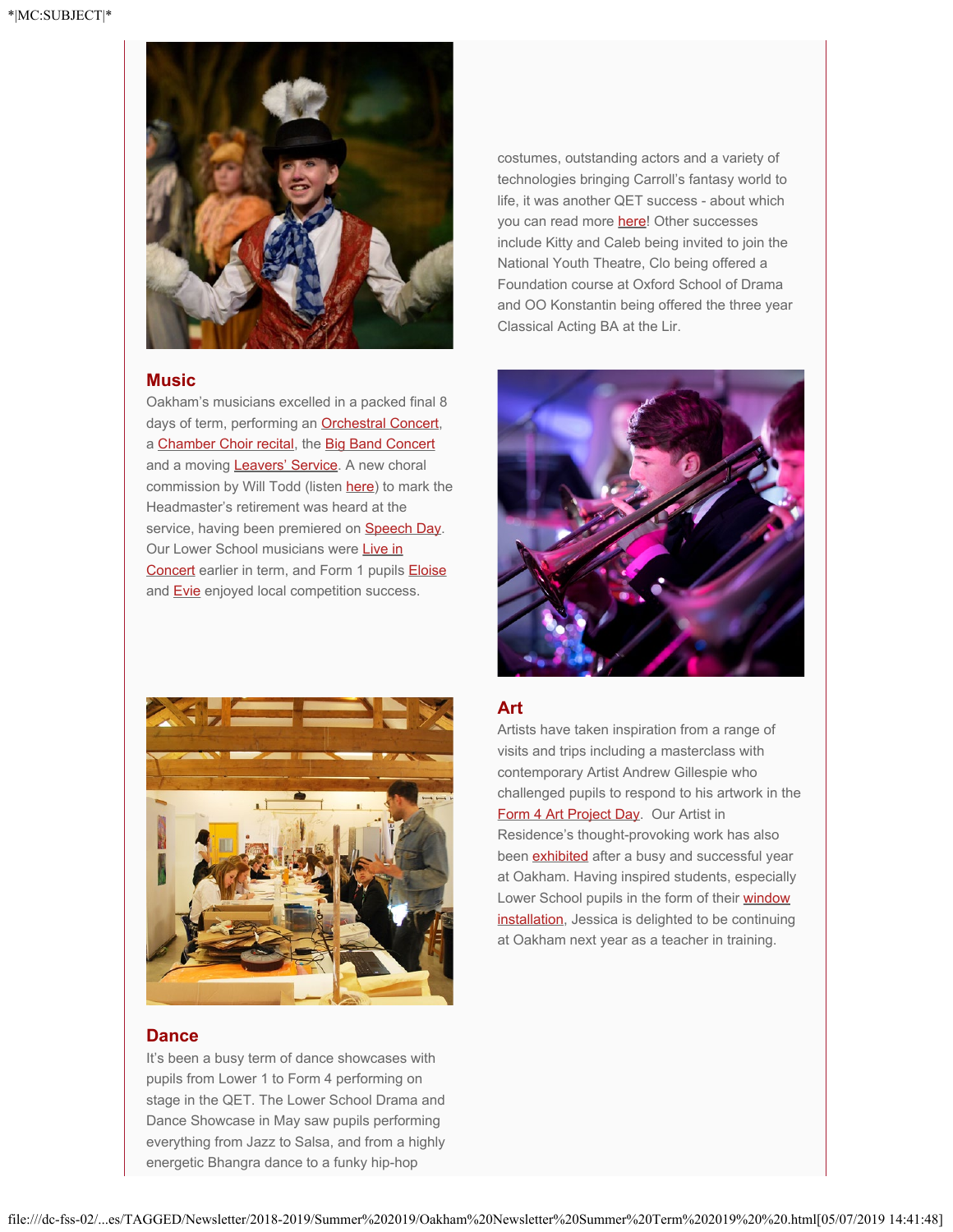number! The Dance Showcase, on the penultimate day of term, was then an opportunity for pupils to show the pieces and styles they had been learning in their weekly dance classes, and additionally, Middle School students performed various numbers including some of their own devised pieces. Read more [here](https://www.oakham.rutland.sch.uk/Stunning-Dance-Performances-in-the-QET?returnUrl=/default).



### **Oakham Sports News**

Only at Oakham can you have, in the same term, team successes ranging from our [1](https://www.oakham.rutland.sch.uk/Girls-U18-Football-Team-win-Silver-Medal-at-ISFA-National-Cup-Final)<sup>[st](https://www.oakham.rutland.sch.uk/Girls-U18-Football-Team-win-Silver-Medal-at-ISFA-National-Cup-Final)</sup> [XI girls footballers](https://www.oakham.rutland.sch.uk/Girls-U18-Football-Team-win-Silver-Medal-at-ISFA-National-Cup-Final) being crowned National Runners-Up in the ISFA U18 Cup, the U13 Girls being National Hockey Finalists, netballers winning the Plate at the World Schools Netball Cup, and two teams (U15 and U13) winning their places at the Regional Tennis Finals! That's not even counting the numerous Oakhamians who have enjoyed individual successes in a variety of sports – representing their County, Region and Country. From [Teddy](https://www.oakham.rutland.sch.uk/Teddy-is-U14-U16-and-U18-Golf-Champion), who is part of the England U18 Golf squad -which is made even more impressive given he is just 13 years old, to [Sam](https://www.oakham.rutland.sch.uk/Sams-Rugby-World-Championship-Adventure?returnUrl=/Latest-News) who juggled taking his A-level exams and playing for Wales in the U20 Rugby World Championships.



It's been a record-breaking year for Oakham's athletes with 20-year-old School Records smashed, as well as numerous medals won at county and regional levels*.* Read more [here](https://www.oakham.rutland.sch.uk/A-record-breaking-year-for-Oakhams-athletes?returnUrl=/Latest-News).



Despite the inclement weather 'stopping play' a few too many times, it's been an excellent season for cricket at Oakham! Read more [here](https://www.oakham.rutland.sch.uk/Cricket-Season-Summary-1?returnUrl=/Latest-News).